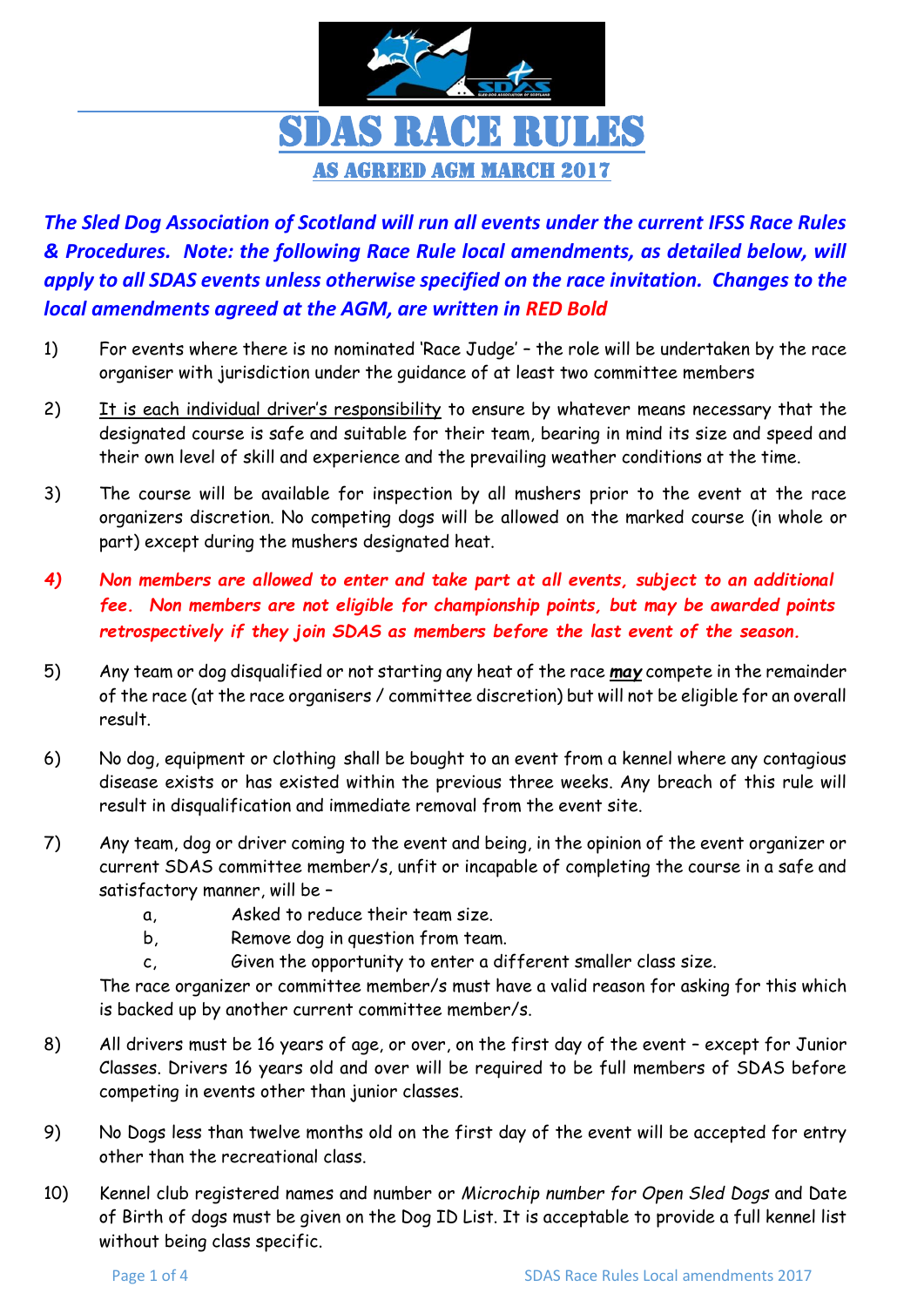

- *11) Dogs which are not KC Registered Sled dog breeds ( as Defined in item 3 of the clubs Objectives within the Constitution and Code of Ethics), wishing to compete at SDAS events, should be micro-chipped as means of identification. SDAS may use a micro-chip scanner to confirm dog identity at events.*
- 12) The responsibility for the condition, safety and suitability of all dogs and equipment rests solely with the Driver and /or Owner.
- 13) All rig / sled teams must have a snub line attached to the gangline between the rear of the team and the point where it is attached to the rig/sled. This snub line must be of a length that is long enough to enable release from a static object (e.g. gate post or tree) by the driver whilst on, and in control of the rig/sled.
- 14) All lines must be free of frays and excess wear.
- 15) Shock absorbers, when utilized, must have a safety line.

## *16) Removed*

- 17) No wet acid batteries must be carried.
- 18) Back up lights must be carried during night races.
- 19) Bib Numbers will be provided by the club for each competitor. Bib Number request can be made to the committee for a donation. Competitors can provide their own Bibs so long as number is clearly visible to finish timer.
- 20) Competitors should not wear shoes that could be dangerous for dogs.
- 21) Starting position and time for each team shall be determined by drawing, seeding, or any other method as determined by the individual race organizer.
- 22) The format of the starting times for the second heat (where applicable) will be determined by the finishing times from the first heat with the fastest out first and so on.
- 23) When the Temperature rises above 10 degrees at any time during the course of the event (when taken in the shade at or near the start line) the event shall be reviewed by the race organiser and may be stopped, or trails shortened where practicable. The race organiser may, however, if he or she feels that the temperature/humidity combination is too high, review the event before this level is reached. Temperatures will be monitored during the course of the race.
- 24) The following classes and junior age categories may be offered at all SDAS events:

DR8 / DR8NB - No more than 8 dogs, no less than 5 *(4 wheeled rigs only)* only open to competitors approved by committee majority

DR6; DR6NB; - No more than 6 dogs, no less than 4

DR4; DR4NB; - No more than 4 dogs, no less than 3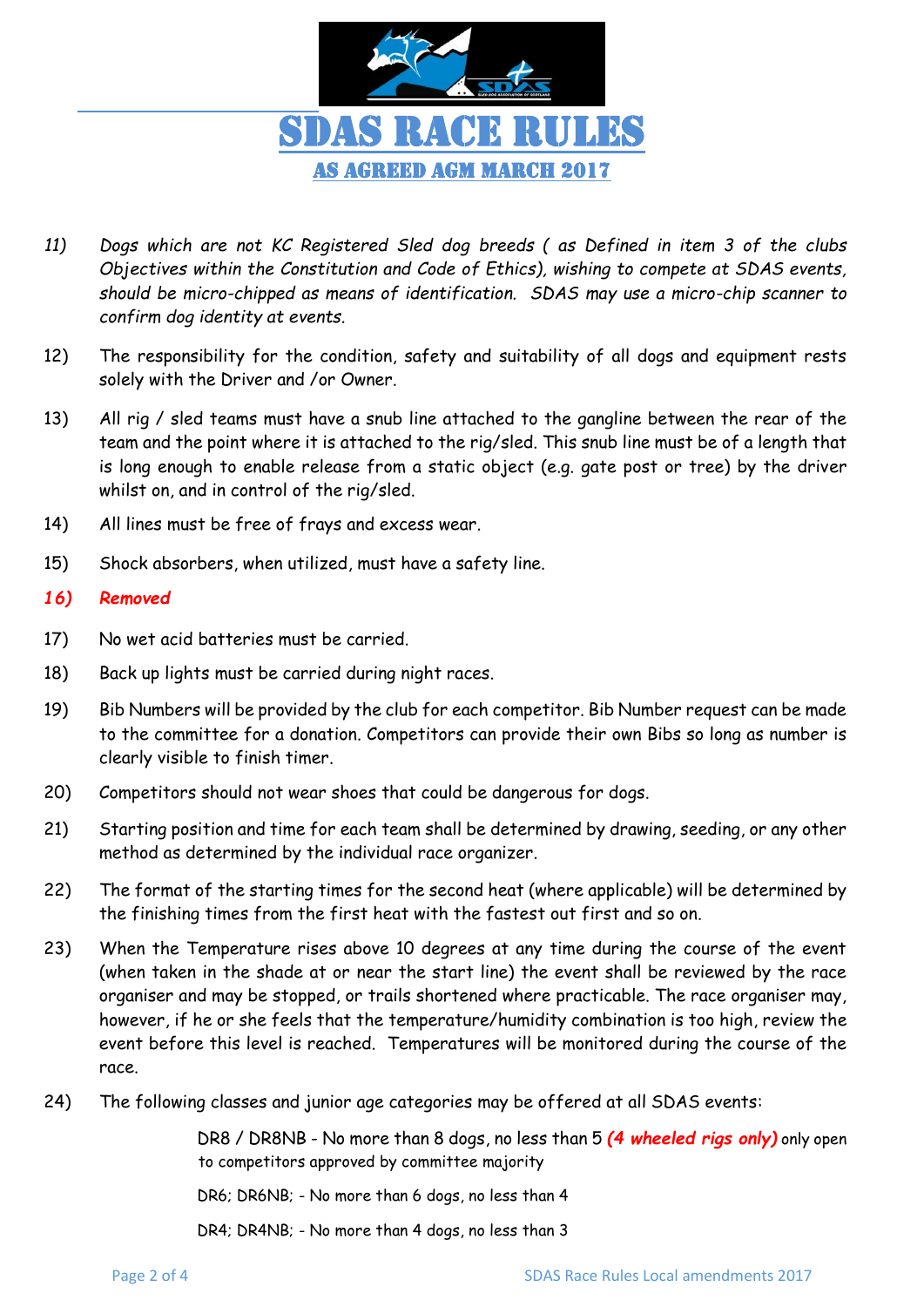

DBM /DBW; DBMNB / DBWNB; – 1 dog Bikejor combined Men / Women

DBJ – 1 dog Bikejor combined open, nordic & gender juniors 10 – 15yrs (accompanied, for safety, by an adult on a bike behind the junior team).

DR3; DR3NB; - No more than 3 dogs, no less than 2

DR2; DR2NB; - 2 dog rig

DS2; DS2NB; - 2 dog Scooter

DS1; DS1NB; - 1 dog Scooter

DCM; DCW - 1 dog Canicross Men / Women

DCMJ; DCWJ - 1 dog Canicross 7 - 15 years Boys / Girls (7 year olds must be accompanied by an adult who is also attached to the dog) .

DR1J; DR1JNB;– 1 dog rig, 8 – 11 years only

DR2J; DR2JNB;– 2 dog rig, 12 – 15 years only

Recreational, non-timed: canicross; scooter; bikejor; rig: max 8 dogs

- Open & Registered dog teams will be run separately for the first heat. Subsequent heats will be based on time only for each class, with no separation in the running order for Open and RNB teams.
- Freight teams to run in with the RNB (Pure breed) classes.
- Class running order will be based on team size and / or speed, but may be subject to some variation to facilitate the smooth running of the event.
- 25) Mating of bitches is forbidden at race sites.
- 26) Puppies will not be allowed at events unless they are fully inoculated. Persons bringing puppies to an event site without correct papers will be asked to leave.
- 27) Puppies will not be offered for sale at an event site.
- 28) SDAS CSJ CHAMPIONSHIP SERIES will award points in each class as follows:

| Position        | Number of points | Position            | Number of points |
|-----------------|------------------|---------------------|------------------|
| 1st             | 66               | 11th                | 14               |
| 2 <sup>nd</sup> | 57               | 12 <sup>th</sup>    | 12               |
| 3 <sup>rd</sup> | 49               | 13 <sub>th</sub>    | 10               |
| $4^{th}$        | 42               | 14th                | 8                |
| 5 <sup>th</sup> | 36               | 15th                | 6                |
| 6th             | 31               | <b>16th</b>         | 5                |
| 7th             | 27               | 17 <sub>th</sub>    |                  |
| 8 <sup>th</sup> | 23               | <b>18th</b>         | 3                |
| 9th             | 20               | 19th                | 2                |
| 10th            | 17               | 20th and thereafter |                  |